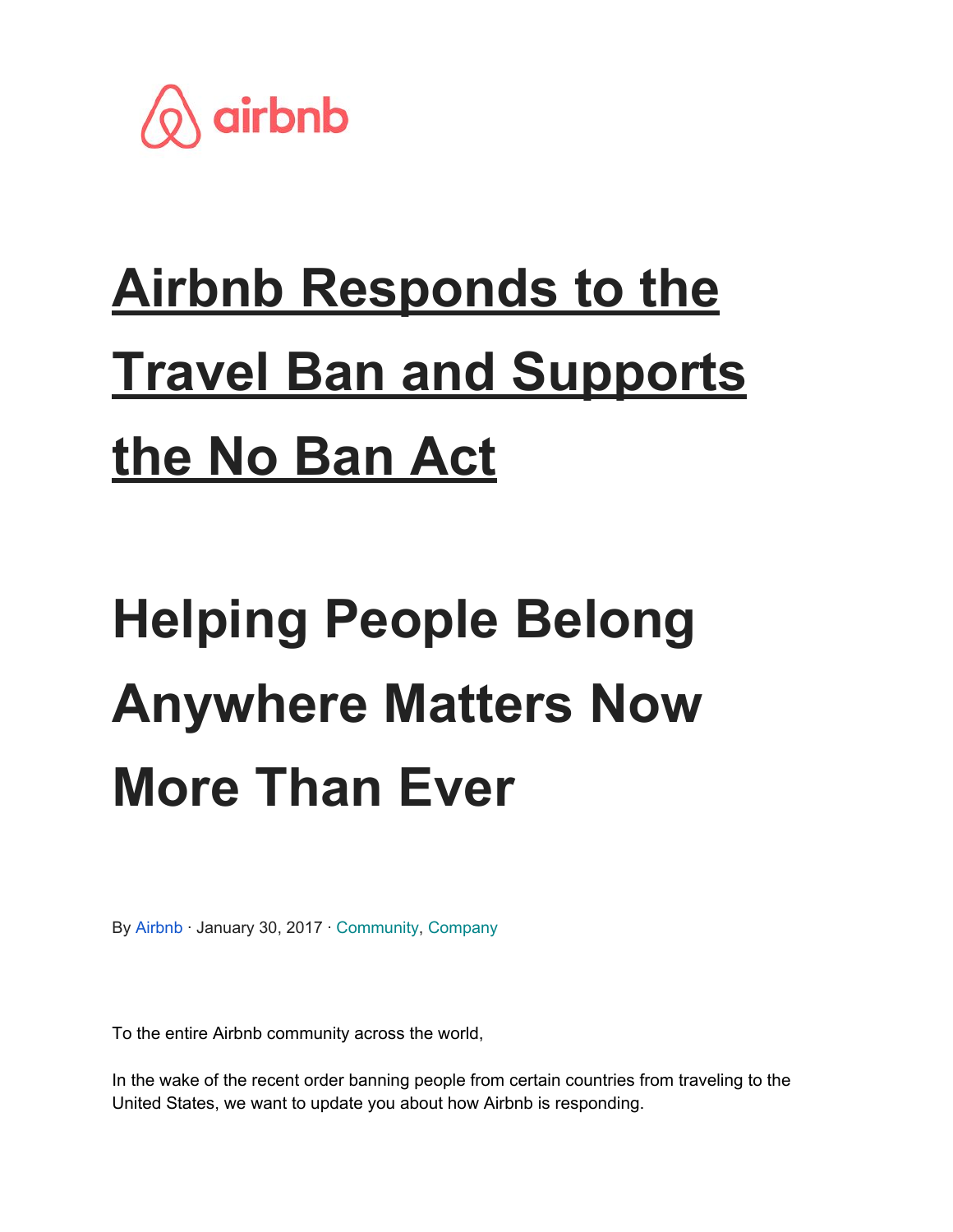

Last night, Brian Chesky sent the below email to Airbnb staff globally. Brian also announced that Airbnb is working with partners around the world to support refugees and those who may have been affected unexpectedly by the travel ban, including by providing free accommodations.

What you do every day to create a sense of belonging and break down walls is now more important than ever, and we're here to support you. If you would like to make your listing available for free to those affected, you can do so here. If you or someone you know is in need of accommodation as a result of this travel ban, please contact Brian at brian.chesky@airbnb.com.

Thank you for all you already do every day to help create a world in which anyone can belong anywhere.

The Airbnb Citizen Team Hey Team,

Yesterday, the President of the United States signed an executive order limiting immigration and travel into the US for certain people from Iran, Iraq, Libya, Somalia, Sudan, Syria and Yemen.

This is a policy that I profoundly disagree with, and it is a direct obstacle to our mission at Airbnb.

We believe that you should be able to travel to, and live in any community around the world. This is what we mean when we say anyone should be able to belong anywhere. If we want this to be more than just something we put on a plaque, we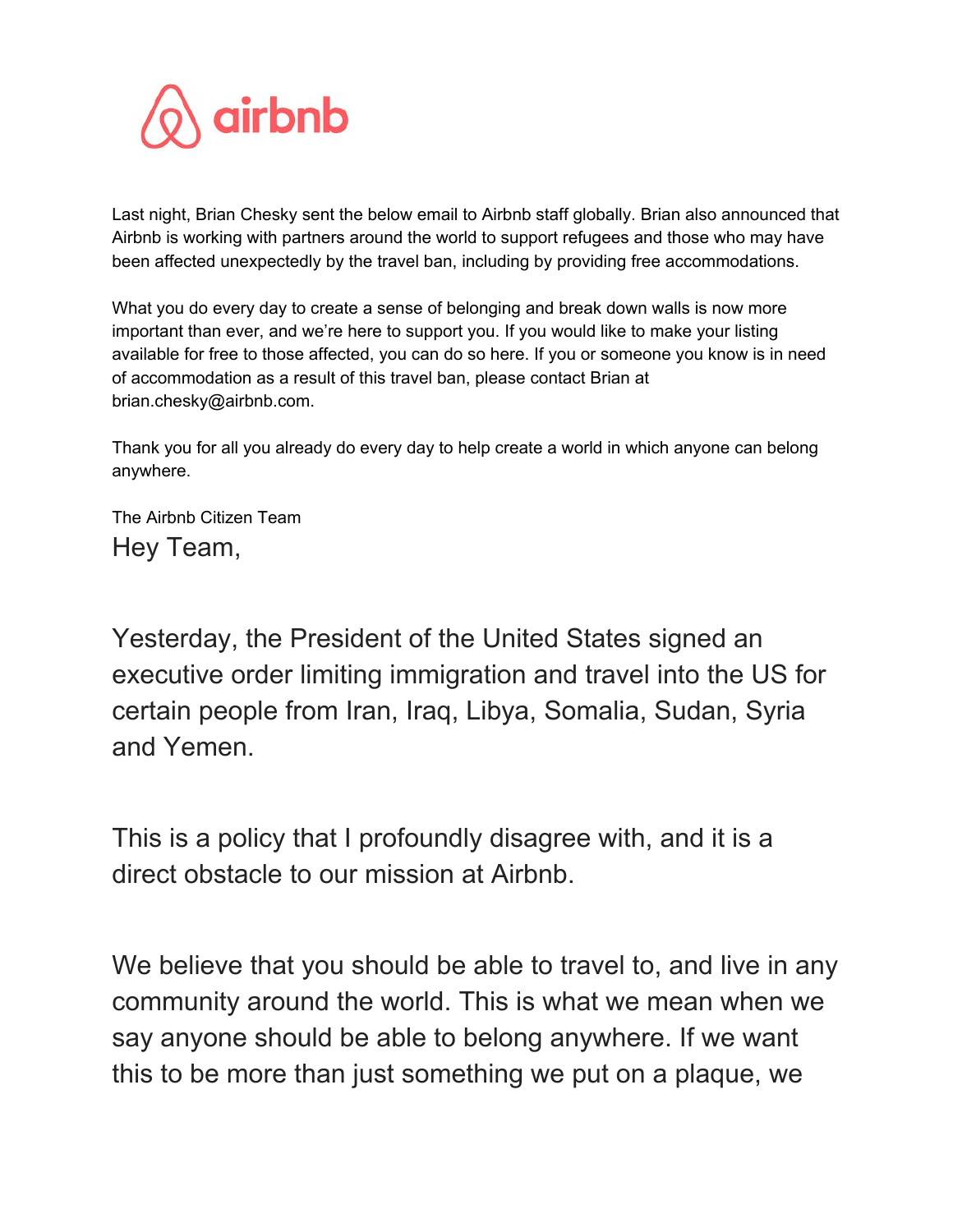

have to take action. So here are some of the actions we are taking.

Within hours of the order, we were in touch with those people on our team who we know are impacted, not just to offer help and resources but to make clear they have the unwavering support of everyone at this company. We also reached out to our team members who are not affected by the order but who work in the US on visas and green cards, in order to inform them that the same resources and support will be available to them.

To everyone here, if you believe this executive order could impact you, please let us know as soon as possible so the team can support you. This is obviously a dynamic situation and our team is vigilantly tracking these developments.

Living up to our mission means supporting our global community, as well. Thanks to the dedication of Joe Gebbia and others, we've partnered with and supported organizations focused on the needs of refugees around the world since 2015. Airbnb has offered free housing to hundreds of relief workers serving on the front lines of the global refugee crisis. We launched a donation tool on our website to make it easy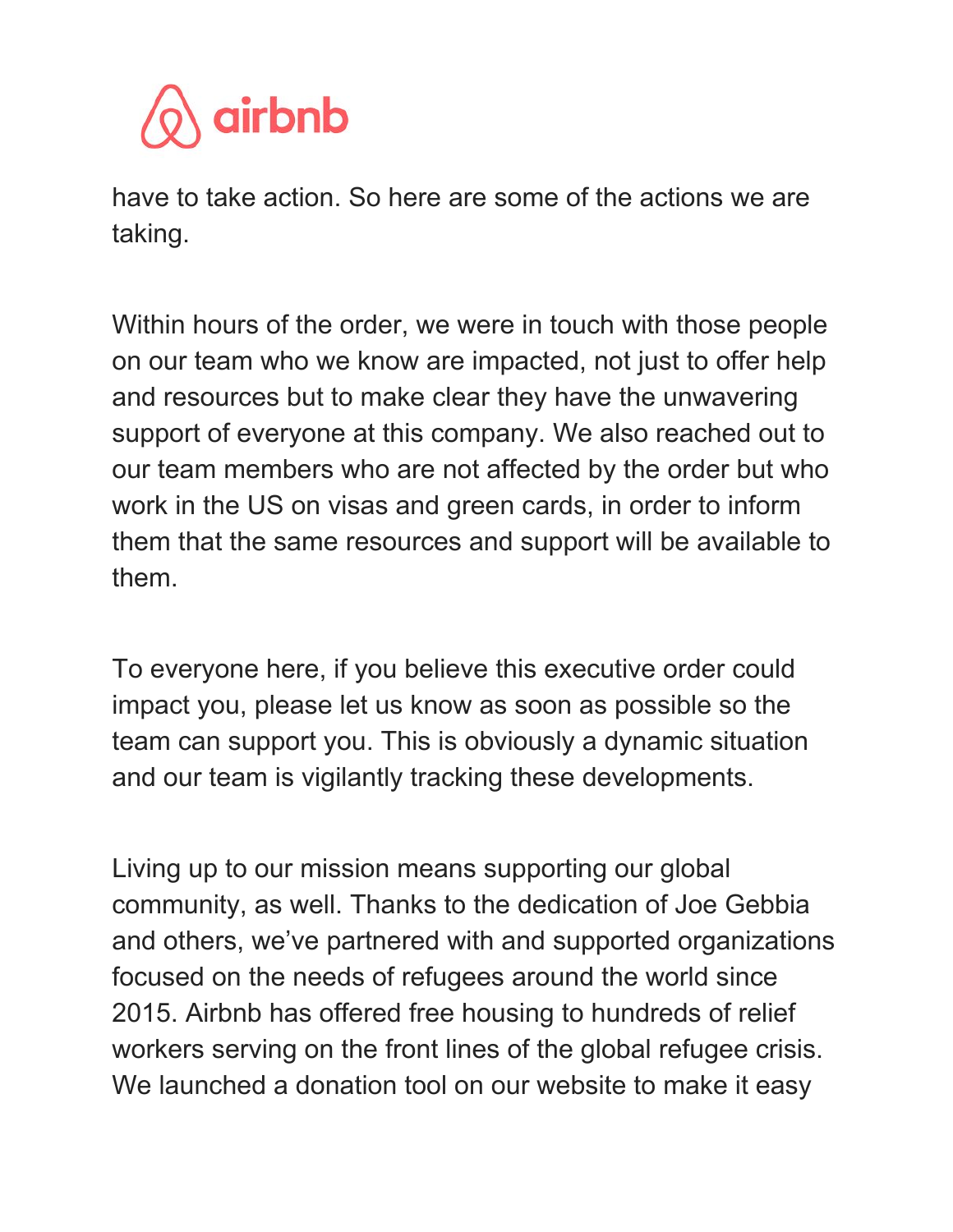

for our community to join us by financially contributing to the UN Refugee Agency, UNHCR, to meet the most pressing needs, an effort that has helped raise over \$1.6 million thus far.

In light of this new policy, however, we must do more. It's why I [announced](https://twitter.com/bchesky/status/825517729251684352) that Airbnb is now providing free housing to refugees and anyone recently barred from entering the US. We have an internal team working on this in coordination with key partners to identify needs and will have more information for everyone soon.

Barring refugees and people who are not a threat from entering America simply because they are from a certain country is not right, and we must stand with those who are affected. The doors to America shall remain open, and any that are locked will not be for long.

**Brian**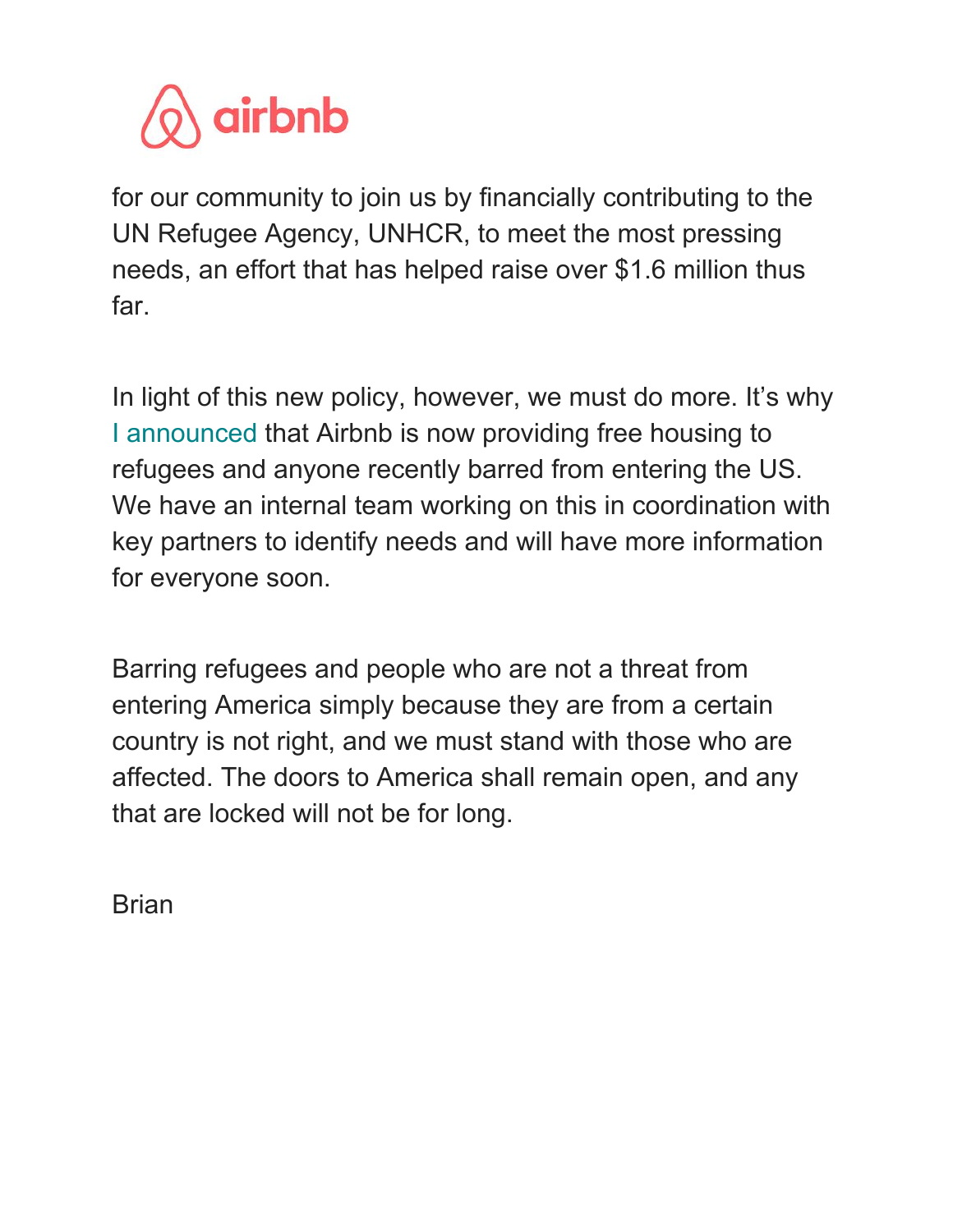

## **Airbnb Responds to Expansion of Travel Ban**

By [Airbnb](https://news.airbnb.com/en-us/author/airbnbpress/) · January 31, 2020 · [Company](https://news.airbnb.com/en-us/category/company/), [Open Homes](https://news.airbnb.com/en-us/category/open-homes/)

Airbnb issued the following statement in response to the Trump Administration's announcement that it will expand its travel ban to six additional countries. According to today's announcement, the different immigration restrictions will be placed on Eritrea, Kyrgyzstan, Myanmar, Nigeria, Sudan and Tanzania.

"Airbnb's purpose is to make it possible for anyone to belong anywhere. We believe belonging is fundamental to supporting community and that the freedom of travel foundational to advancing the human condition. Given Airbnb's very purpose is to facilitate people to people belonging, as a company and a community, we objected to the original travel ban and continue to believe such policies are in opposition to our purpose. We believe that you should be able to travel to, and live in any community around the